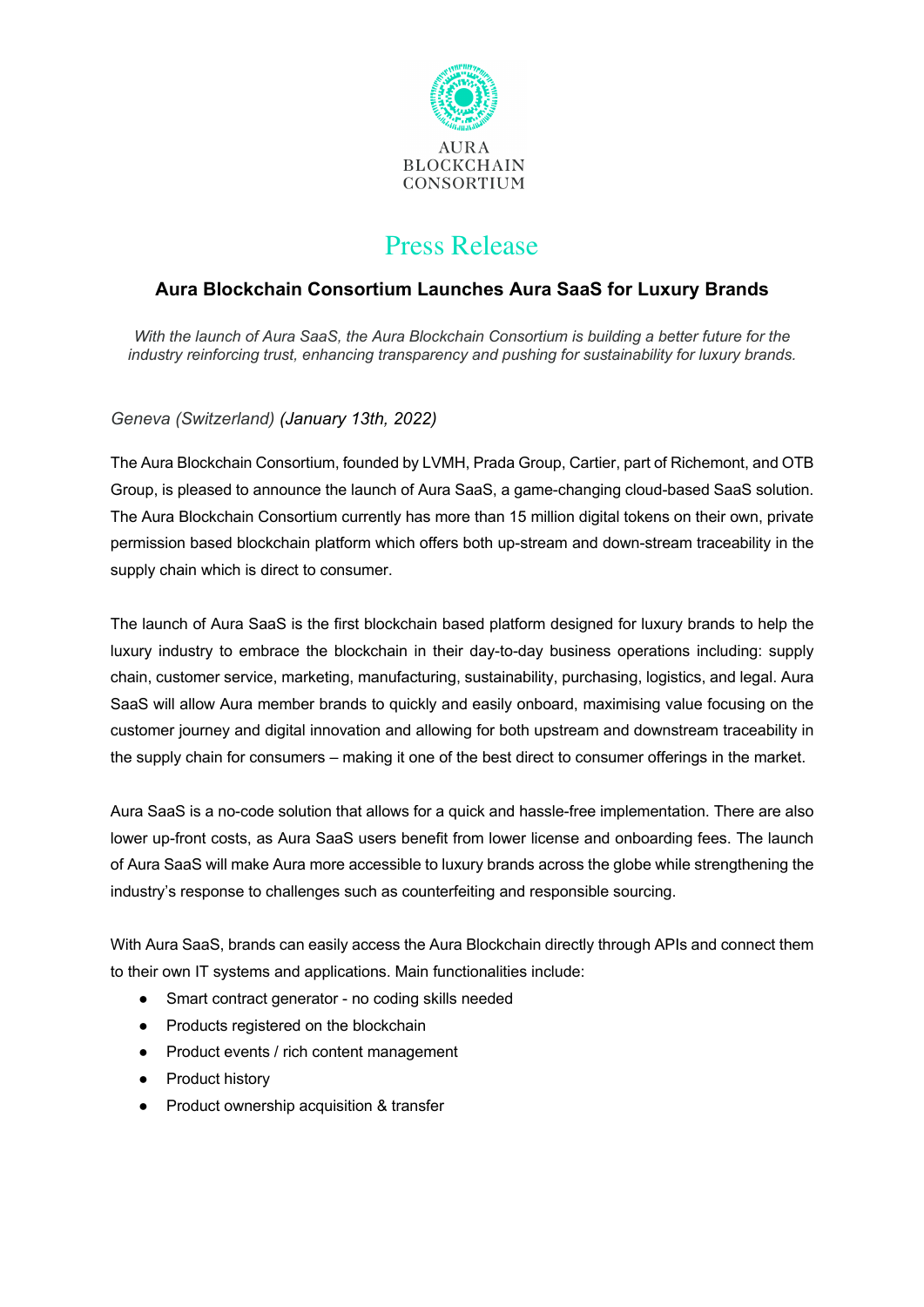

On top of the blockchain functionalities and APIs accessible by luxury brands, Aura SaaS will offer various white-label front-end interfaces and web pages to easily write, read and display information from the Aura Blockchain – this will be fully customised to align with the UX of each brand, requiring no technical or blockchain expertise. These webpages can be also directly accessible by luxury clients. Aura SaaS helps luxury brands to address the following topics: authenticity, ownership, warranty, transparency and traceability targeting both upstream use cases (e.g. raw material sourcing) and downstream use cases (e.g. digital certificates of ownership and authenticity certified on the Aura Blockchain, e-warranty, transfer of ownership, etc.)

**Daniela Ott, Secretary General of Aura Blockchain Consortium, said of the launch**: "Our ecosystem is growing on a daily basis and Aura's solution covers the entire lifecycle of luxury production and consumption. Aura SaaS provides a game-changing toolbox for the luxury industry with an easy onboarding, minimum costs and without the need to manage any Cloud infrastructure and deploying any instance, thus reducing the Time-to-Market to launch new blockchain use cases. This solution is meant to last and benefit the whole value chain. Given its accessible pricing, it is a solution suitable for luxury brands of any size, for most product categories within the luxury sphere."

Alongside the Aura SaaS solution, the Aura Blockchain Consortium is also developing a suite of turnkey tools to accelerate route to market, with smaller brands in mind. These would include simple, ready-touse front-end tools that can provide luxury consumers with a visualization of data on the blockchain. For example, brands could offer more transparency into their sustainability credentials by providing consumers with the ability to view the provenance of materials used in the manufacturing process. Such a solution is particularly attractive to brands yet to implement their own advanced front-end but are keen to offer customers more insights and interactions.

\*\*\*END\*\*\*